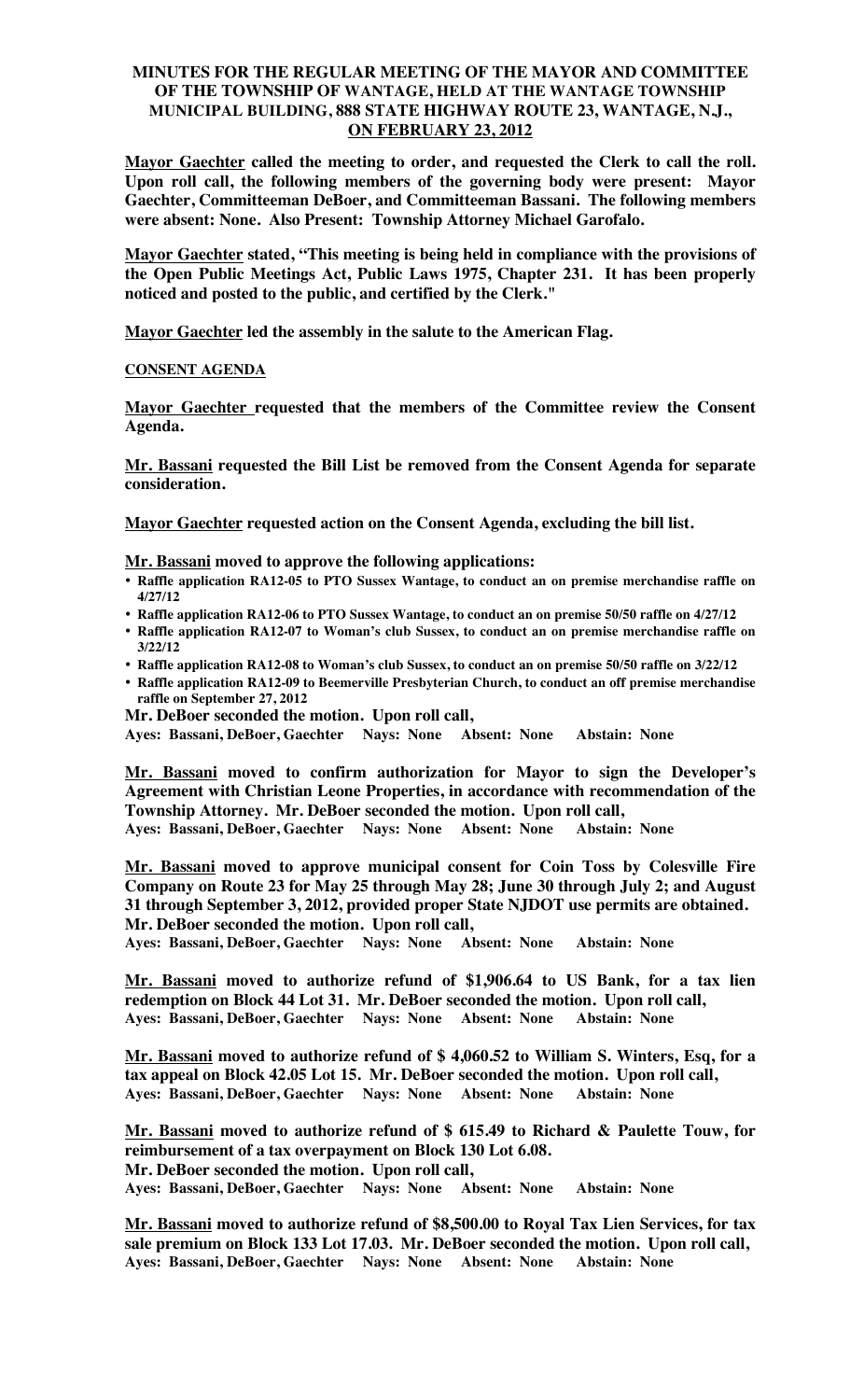## **PAGE TWO OF THE MINUTES OF FEBRUARY 23, 2012**

## **CONSENT AGENDA, Continued**

**Mr. Bassani moved to authorize renewal of Soil Removal Certification for Foothill Acres Farms for 2012. Mr. DeBoer seconded the motion. Upon roll call,** Ayes: Bassani, DeBoer, Gaechter Nays: None Absent: None

**Mr. Bassani moved to authorize renewal of Soil Removal Certification for Lois H. Wright for 2012. Mr. DeBoer seconded the motion. Upon roll call, Ayes: Bassani, DeBoer, Gaechter Nays: None Absent: None Abstain: None**

**Mr. Bassani moved to authorize renewal of Soil Removal Certification for Charles & Audrey Sargent for 2012. Mr. DeBoer seconded the motion. Upon roll call,** Ayes: Bassani, DeBoer, Gaechter Nays: None Absent: None

**Mr. Bassani requested Mr. Doherty and Ms. La Starza work diligently to address the need for greater clarity and explanation on the proposed bill lists. Mr. Doherty agreed to do so.**

**Mr. Bassani moved to approve the Bill List for the meeting of February 23, 2012, not including the bill for Check #17843. Mr. DeBoer seconded the motion. Upon roll call, Ayes: Bassani, DeBoer, Gaechter Nays: None Absent: None Abstain: None**

**Mr. Bassani moved to approve the Bill for Check #17843, being a bill to Bassani Power Equipment, LLC in the amount of \$49.61. Mr. DeBoer seconded the motion. Upon roll call,**

**Ayes: DeBoer, Gaechter Nays: None Absent: None Abstain: Bassani**

#### **ADMINISTRATOR REPORT**

**Vacancy on Recreation Commission: Mr. Doherty invited Mayor Gaechter to address several vacancies on the Board of Recreation Commissioners.**

**In accordance with the powers vested in the office of Mayor by municipal ordinance, Mayor Gaechter appointed Mario Poggi to replace Kevin Carey as Regular Board member, with the term ending 12/31/2012, and Kristy Tuper to replace Evelyn Baig as Alternate #2 on the Recreation Commission for a term running through 12/31/2014.**

**Release of Executive Session Minutes: Per the recommendation of Mr. Doherty, Mr. Bassani moved to release the following Executive Session Minutes:**

**11/10/11: partial release.**

**10/27/11: partial release**

**10/20/11: full release.**

**09/29/11: full release.**

**05/12/11: partial release.**

**Mr. DeBoer seconded the motion. Upon roll call,**

**Ayes: Bassani, DeBoer, Gaechter Nays: None Absent: None Abstain: None**

#### **Auditor Input on Tax Collection Rate:**

**General review and consideration was given to a suggestion by the Auditor concerning the tax collection rate to be utilized in the 2012 municipal budget, and the impact that would follow on the 2012 municipal tax burden. No action was taken at this time, with the governing body members agreeing to revisit the issue at the meeting of March 8, 2012.**

**Laser I Request: General review took place regarding a letter from Edward Mainardi dated February 16, 2012, which requests that a referendum question be placed on the ballot for the November 2012 election regarding the New Jersey Amusement Games Licensing Law. After general review and discussion, the members of the governing body requested Mr. Doherty invite Mr. Mainardi to the next meeting on March 8, to further discuss the request being made.**

**Staffing in Assessor Office:** 

**At Mr. Doherty's request, Mr. Bassani moved to accept, with regrets, the resignation of Colleen Ragnetti from employment with Wantage Township.** 

**Mr. DeBoer seconded the motion. Upon roll call,**

**Ayes: Bassani, DeBoer, Gaechter Nays: None Absent: None Abstain: None**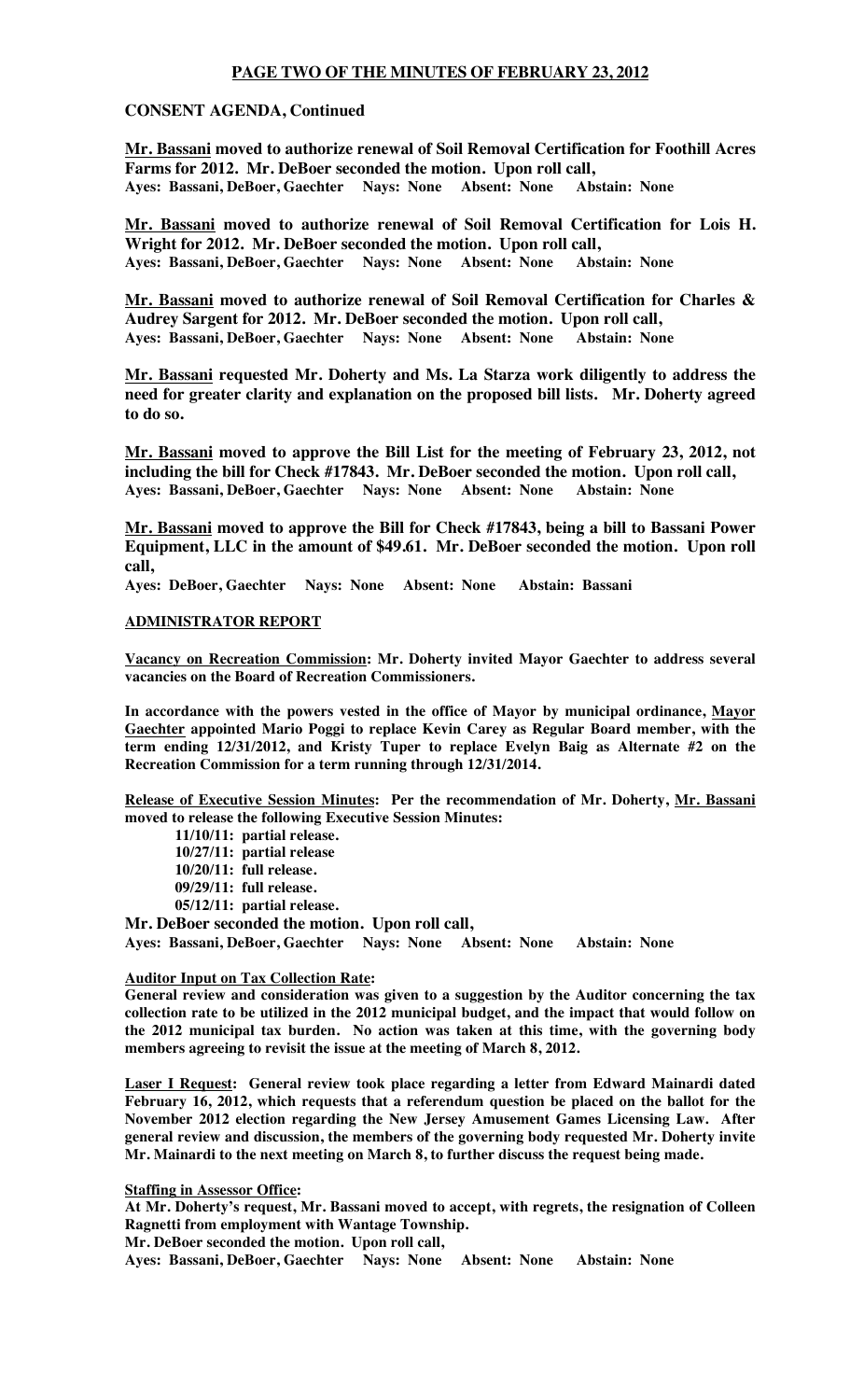# **PAGE THREE OF THE MINUTES OF FEBRUARY 23, 2012**

#### **ADMINISTRATOR REPORT, Continued**

**Mr. Doherty requested an executive session to review proposed changes to staffing which would affect the terms and conditions of employment of several current employees of the Construction Department and Land Use Board. Mr. Doherty stated for the record that Rice Notices had been presented to all employees involved in this discussion, and they would be invited to be present for these said discussion in closed session, in accordance with the requirements of law.**

## **In Rem and Property Sale Recommendation:**

**The members of the governing body expressed consensus for Mr. Doherty and Mr. Garofalo to proceed with the process of In Rem Tax Foreclosure and subsequent sale of Township-owned property, as recommended by Mr. Doherty.**

**ATTORNEY REPORT: None.**

## **COMMITTEE REPORTS:**

**Mr. Bassani asked for an update report on the transition from Jan Mar Alarm to ABCode Alarm. Mr. Doherty offered that update report, explaining the transition is scheduled for the termination dates of the current Jan Mar contracts.**

**Mr. Bassani asked if the FEMA Storm Cost reimbursement funds had yet been received. Mr. Doherty responded that they have not.**

#### **OLD BUSINESS: None**

## **NEW BUSINESS**

## **Approval of Minutes**

**Mr. DeBoer moved to approve the Regular and Executive Session Minutes of the meeting held on February 9, 2012. Mr. Bassani seconded the motion. Upon roll call, Ayes: DeBoer, Bassani, Gaechter Nays: None Absent: None Abstain: None**

## **OPEN PUBLIC SESSION**

**Mayor Gaechter opened the meeting to the public at this time, for any questions or comments involving the good and welfare of the community.** 

**Mr. William Gettler, Gemmer Road, informed of a meeting he was holding on March 3, 2012 at the Library to discuss the Compliance Plan; expressed dissatisfaction with the performance of several public employees; reviewed issues from the Consolidation Study process; reviewed issues from the Airport Study; and reviewed issues from the Compliance Plan, all of which Mr. Gettler suggested leads to the need to terminate the employment of Wantage Township Administrator Jim Doherty. Mr. Gettler also offered comments regarding the details of a recent Government Records Council decision on a complaint Mr. Gettler filed regarding the handling of various OPRA requests by Mr. Doherty from the year 2009. Mr. Gettler and Mr. Garofalo engaged in discussion regarding the details of that decision. After several minutes of discussion over this matter, Mayor Gaechter thanked both individuals for their input.**

**Mr. Gettler stated that, based on an article he read in the NJ Herald, it appears the Wantage governing body is eligible for pension benefits after having raised their salaries to \$6,000 each last year. Mr. Gettler stated that this was not made known to the public at the time the salaries were raised last year.**

**Mr. Scott Sorensen addressed the governing body at this time, offering a presentation of efforts by the Sussex Wantage Swim Club to re-open the Lake Neepaulin Swimming Pool. Mr. Sorensen requested consideration of the Township in forgiving some or all of back taxes owed, explaining that the group is a tax-exempt Non-profit group, and if they had filed the correct paperwork with the Assessor the amount of taxes due would have been reduced or eliminated.**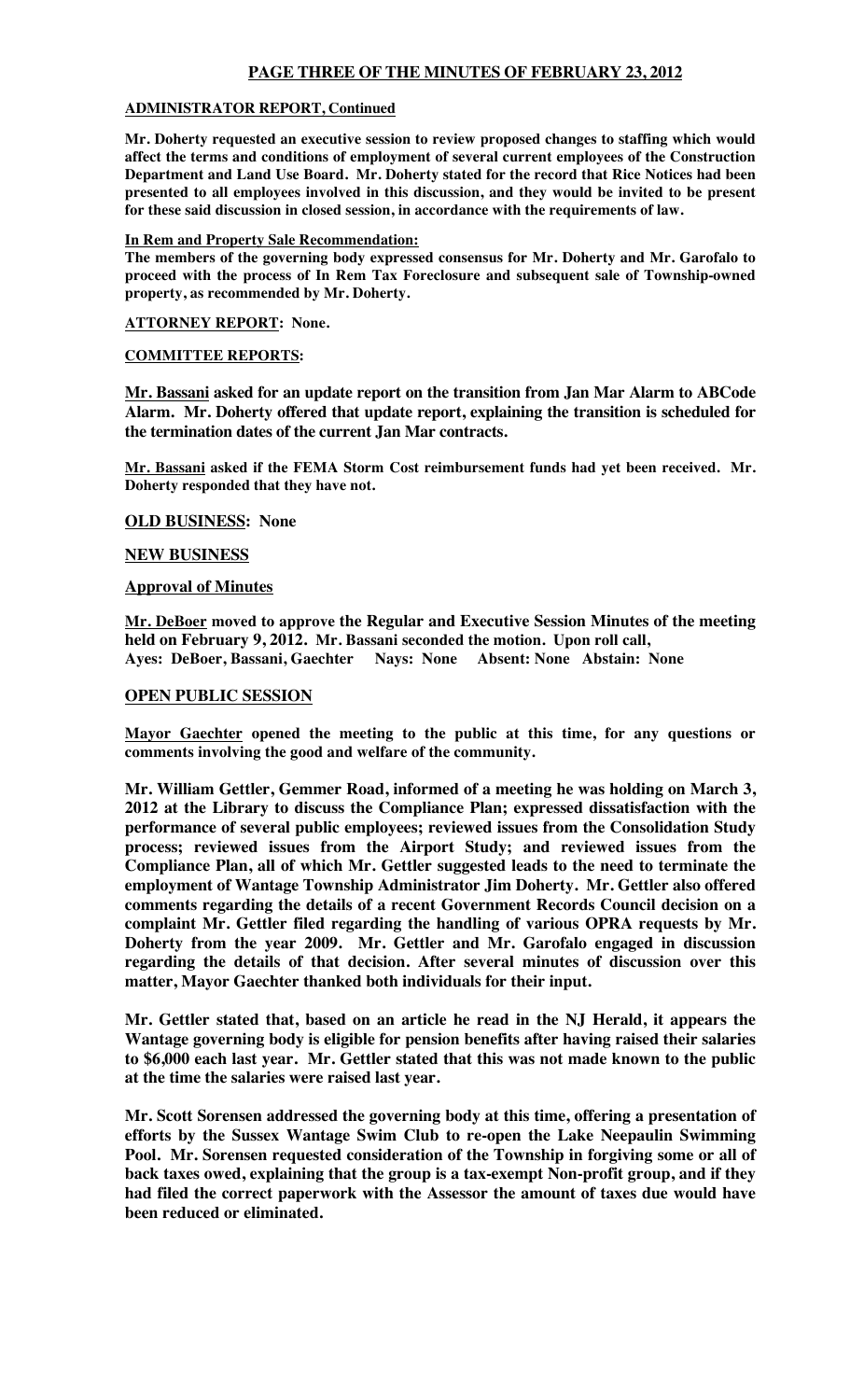## **PAGE FOUR OF THE MINUTES OF FEBRUARY 23, 2012**

**General discussion and review of this request took place at this time among the governing body members, Mr. Garofalo, Mr. Sorensen, and Ms. Karen Merritt.**

**Mr. Bassani asked if the group could provide a business plan to verify the likelihood of short term and long term sustainability. Mr. Sorensen explained various goals of the group.**

**The members of the governing body expressed a desire to give further review and consideration to this request prior to making a decision.**

**Mr. Gettler asked if the property being discussed above was a swamp. Mr. Sorensen answered that it was not.**

**Ms. Diane Snure, Mt. Salem Road, initiated a discussion regarding the need for members of the public to obtain permits for already-installed wood burning stoves. Mayor Gaechter and Construction Official Patrick Stefanelli explained that the goal was to protect public safety and help residents avoid insurance coverage complications in the event of a fire.**

**Ms. Merritt offered input on this topic as well.**

**Mr. Rocco Russo asked about how to handle a situation in which a wood burning stove was already installed at the time a house was purchased, but the new owner is not sure whether or not a permit was ever obtained. Mayor Gaechter and Mr. Stefanelli suggested that the Township would have a record to verify whether a permit was ever obtained. Mr. Bassani suggested that in the absence of any definitive knowledge, it would be wisest to act on the side of caution and have an inspection done.**

**Mr. Gettler inquired regarding the details of an inspection for a stove. Mr. Stefanelli offered a response.**

**There being no one else present wishing to address the governing body at this time, Mayor Gaechter closed the meeting to the public.**

## **EXECUTIVE SESSION**

**Mr. Bassani moved to enter into closed executive session as follows:**

**WHEREAS, the Open Public Meetings Act, P. L. 1975, Chapter 231 permits the exclusion of the public from a meeting in certain circumstances; and WHEREAS, this public body is of the opinion that such circumstances presently exist; NOW, THEREFORE, BE IT RESOLVED, by the Mayor and Committee of the Township of Wantage, that the public shall be excluded from discussion of the following matters: Matters affecting the terms and conditions of employees within the Construction Department and Land Use Office.**

**BE IT FURTHER RESOLVED that Minutes will be kept on file in the municipal clerk's office, and once the matter involving the confidentiality of the above no longer requires that confidentiality, then the minutes shall be made public.**

**Mr. DeBoer seconded the motion. Upon roll call,**

**Ayes: Bassani, DeBoer, Gaechter Nays: None Absent: None Abstain: None**

**After meeting in closed executive session, Mayor Gaechter declared the meeting reconvened in open session and the governing body returned to the regular agenda.**

**Mr. Bassani moved to approve the proposed staffing changes discussed in closed executive session in accordance with Mr. Doherty's recommendation, including an interdepartmental transfer of Kim Moore from the Construction Department to the Assessor Department; Acknowledging formal sharing of work duties for Stella Salazar jointly for the Land Use Office and the Construction Office; and authorizing Mr. Doherty to contact the White Collar Union Representative for the purpose of negotiating a salary adjustment for Rosanne Werner.**

**Mr. DeBoer seconded the motion. Upon roll call,**

**Ayes: Bassani, DeBoer, Gaechter Nays: None Absent: None Abstain: None**